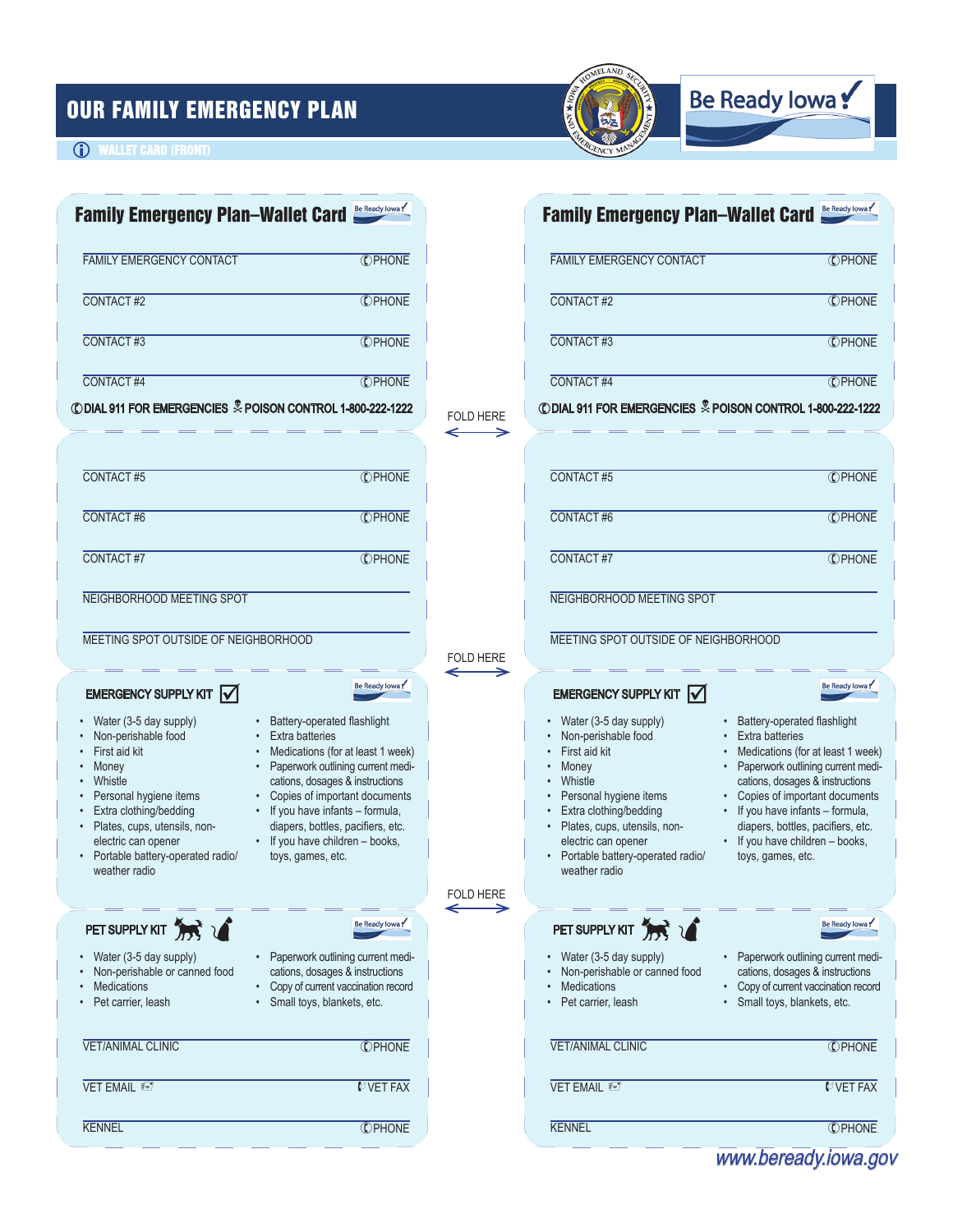#### **(i) WALLET CARD (BACK)**

| <b>MY MEDICATIONS</b>                                                                                                                                                                                                                                                                                           |                                                                                                                                                                                                                                                                                       | <b>MY MEDICATIONS</b>                                                                                                                                                                                                                                                                                               |                                                                                                                                                                                                                                                                                                         |  |  |
|-----------------------------------------------------------------------------------------------------------------------------------------------------------------------------------------------------------------------------------------------------------------------------------------------------------------|---------------------------------------------------------------------------------------------------------------------------------------------------------------------------------------------------------------------------------------------------------------------------------------|---------------------------------------------------------------------------------------------------------------------------------------------------------------------------------------------------------------------------------------------------------------------------------------------------------------------|---------------------------------------------------------------------------------------------------------------------------------------------------------------------------------------------------------------------------------------------------------------------------------------------------------|--|--|
| <b>MY DOCTOR</b>                                                                                                                                                                                                                                                                                                | <b>C</b> PHONE                                                                                                                                                                                                                                                                        | <b>MY DOCTOR</b>                                                                                                                                                                                                                                                                                                    | <b>C</b> PHONE                                                                                                                                                                                                                                                                                          |  |  |
| <b>DOCTOR EMAIL</b>                                                                                                                                                                                                                                                                                             | <b>M</b> DOCTOR FAX                                                                                                                                                                                                                                                                   | <b>DOCTOR EMAIL</b>                                                                                                                                                                                                                                                                                                 | <b><i>U</i></b> DOCTOR FAX                                                                                                                                                                                                                                                                              |  |  |
| <b>PHARMACY</b>                                                                                                                                                                                                                                                                                                 | <b>CPHONE</b>                                                                                                                                                                                                                                                                         | <b>PHARMACY</b>                                                                                                                                                                                                                                                                                                     | <b>CPHONE</b>                                                                                                                                                                                                                                                                                           |  |  |
| <b>EMERGENCY KIT FOR YOUR VEHICLE</b>                                                                                                                                                                                                                                                                           |                                                                                                                                                                                                                                                                                       | <b>EMERGENCY KIT FOR YOUR VEHICLE</b>                                                                                                                                                                                                                                                                               | نصبة                                                                                                                                                                                                                                                                                                    |  |  |
| • Flashlight with extra batteries<br>• First aid kit with pocketknife<br>Blankets and/or sleeping bags<br>· Plastic bags, moist towelettes &<br>hand sanitizer<br>• Matches<br>• Whistle<br>• Rain gear & extra clothes<br>• Jumper cables<br>• Life Hammer <sup>®</sup> . ResQMe™ or<br>other emergency hammer | Brightly-colored cloth to use<br>as a flag<br>• Bottled water<br>Canned/prepackaged fruit &<br>nuts & non-electric can opener<br>Small shovel & other tools<br>Window scraper*<br>Extra set of mittens, socks &<br>wool cap*<br>• Small sack of kitty litter or<br>sand for traction* | Flashlight with extra batteries<br>$\bullet$<br>First aid kit with pocketknife<br>Blankets and/or sleeping bags<br>Plastic bags, moist towelettes &<br>hand sanitizer<br><b>Matches</b><br>$\bullet$<br>Whistle<br>Rain gear & extra clothes<br>Jumper cables<br>Life Hammer®, ResQMe™ or<br>other emergency hammer | Brightly-colored cloth to use<br>as a flag<br><b>Bottled</b> water<br>$\bullet$<br>Canned/prepackaged fruit &<br>nuts & non-electric can opener<br>Small shovel & other tools<br>Window scraper*<br>Extra set of mittens, socks &<br>wool cap*<br>• Small sack of kitty litter or<br>sand for traction* |  |  |
|                                                                                                                                                                                                                                                                                                                 | *In winter months                                                                                                                                                                                                                                                                     |                                                                                                                                                                                                                                                                                                                     | *In winter months                                                                                                                                                                                                                                                                                       |  |  |
| SHELTER-IN-PLACE PLANNING                                                                                                                                                                                                                                                                                       |                                                                                                                                                                                                                                                                                       | SHELTER-IN-PLACE PLANNING                                                                                                                                                                                                                                                                                           |                                                                                                                                                                                                                                                                                                         |  |  |
| • Designate a safe room in your home. It should be an interior room                                                                                                                                                                                                                                             |                                                                                                                                                                                                                                                                                       |                                                                                                                                                                                                                                                                                                                     | Designate a safe room in your home. It should be an interior room                                                                                                                                                                                                                                       |  |  |

- where you are able to close and seal all doors, windows and vents. Remember to have your emergency supplies handy, including those
- for children and pets. EVACUATION PLANNING
- Identify primary and secondary evacuation routes in buildings you frequent (e.g. home, work).
- If you have a car, make sure you always have at least half a tank of gas in case you need to evacuate.
- If you do not have a car, plan how you will leave if you need to evacuate.
- Become familiar with alternate routes and other means of transportation out of your area.
- Remember to take your emergency supply kit with you, and make sure everyone in the home knows where the kit is located.
- Lock the door to your home and leave a note telling others when you left and where you are going.
- Check on elderly neighbors and those with special needs. If you have room and there is time, offer them a ride. You may wish to make arrangements before an emergency.

#### Dial 5-1-1 or 1-800-288-1047 for road closure information,  $(51)$ or visit www.511ia.org.

For additional emergency preparedness information, visit:

#### www.beready.iowa.gov

- where you are able to close and seal all doors, windows and vents.
- Remember to have your emergency supplies handy, including those for children and pets.

#### EVACUATION PLANNING

- Identify primary and secondary evacuation routes in buildings you frequent (e.g. home, work).
- If you have a car, make sure you always have at least half a tank of gas in case you need to evacuate.
- If you do not have a car, plan how you will leave if you need to evacuate.
- Become familiar with alternate routes and other means of transportation out of your area.
- Remember to take your emergency supply kit with you, and make sure everyone in the home knows where the kit is located.
- Lock the door to your home and leave a note telling others when you left and where you are going.
- Check on elderly neighbors and those with special needs. If you have room and there is time, offer them a ride. You may wish to make arrangements before an emergency.

#### Dial 5-1-1 or 1-800-288-1047 for road closure information,  $(51)$ or visit www.511ia.org.

For additional emergency preparedness information, visit:

www.beready.iowa.gov

www.beready.iowa.gov

- 
-